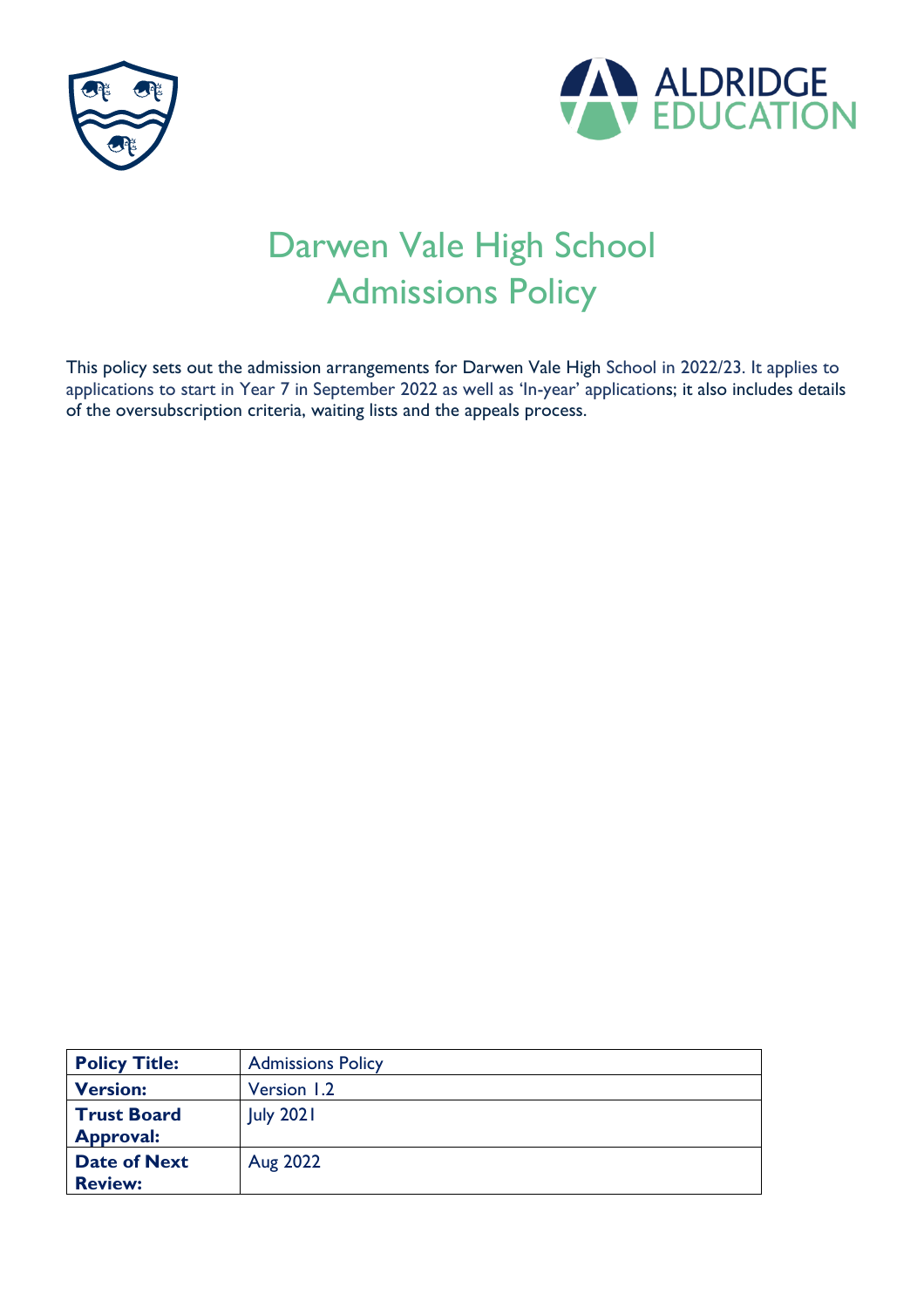

# **Contents**

- 1. Introduction
- 2. Statutory Guidance and Definitions
- 3. Application Process
	- 3.1 Normal Round Secondary (Year 7)
- 4. Oversubscription Procedure and Criteria (All Applications)
- 5. 'In-Year' Application Process
- 6. Waiting Lists
- 7. Unsuccessful Applications and the Appeals Process
- 8. Applications Out-of-Chronological Age Group
- 9. Further Information and Contact Details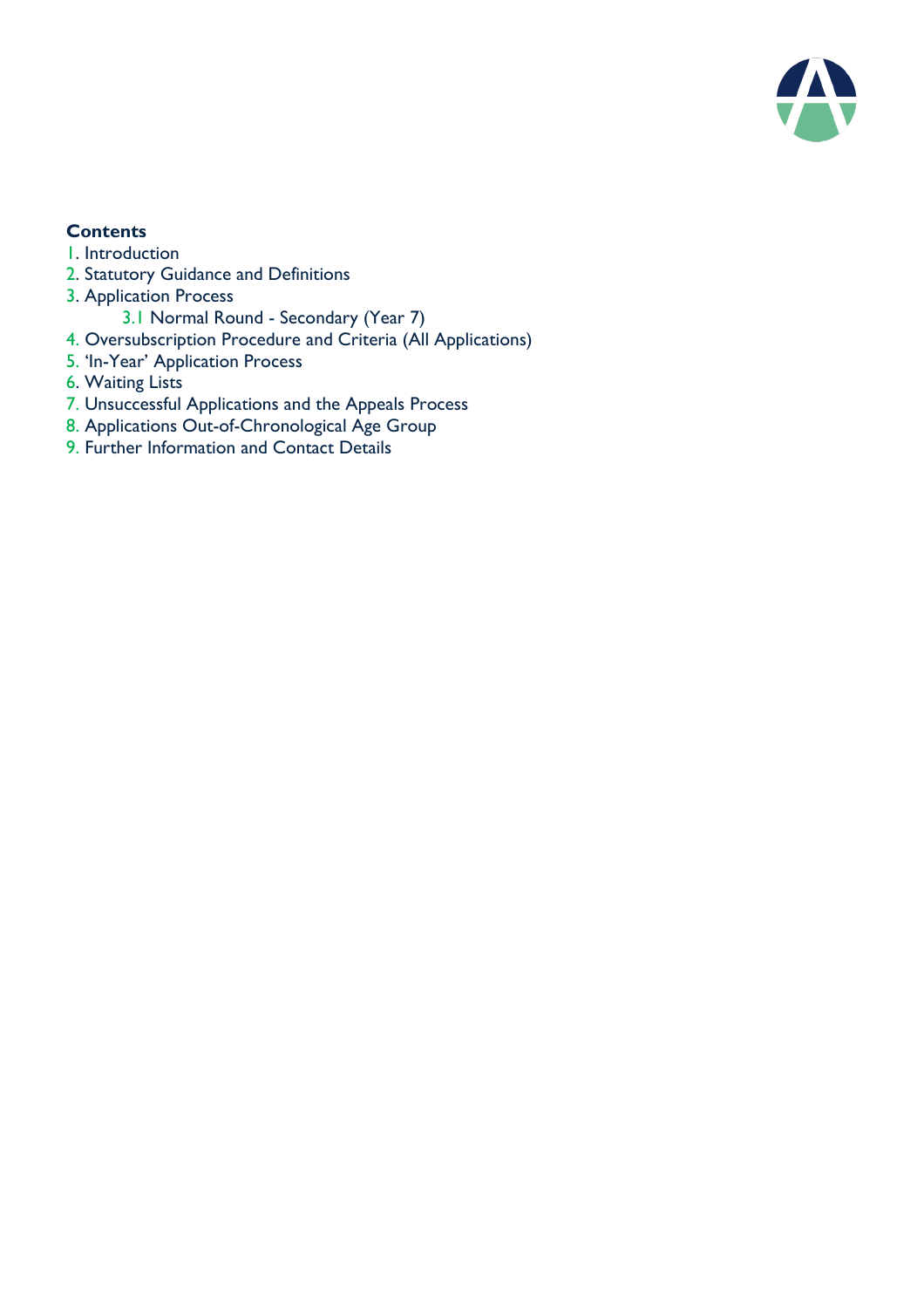

## **1. Introduction**

- i. Thank you for your interest in applying for a place at Darwen Vale High School. The aim of this policy is to provide clear guidance on the admission arrangements for a place at the academy including information on timescales, deadlines and contact details for queries.
- ii. It also provides guidance on how applications are administered, the criteria used to prioritise applications (where necessary), waiting lists and the appeals process.

#### iii. **DARWEN VALE HIGH SCHOOL is a non-selective secondary school. The academy has an agreed Published Admission Number<sup>1</sup> (PAN) for the following year groups;**

## **Secondary (Year 7): 240**

#### **2. Statutory Guidance and Definitions**

- i. All information in this policy meets the statutory requirements set out by the Department for Education (DfE) in the School Admissions Code 2021, ("the Code") and the School Admissions Appeals Code 2012, ("the Appeals Code").
- ii. Aldridge Education is a Multi-Academy Trust and is the admissions authority for all academies in the Aldridge Education Trust, including Darwen Vale High School, Aldridge Education, in accordance with its funding agreement, is responsible for the admissions policy of each academy and co-ordinates with the relevant Local Authority for the administration of admissions applications. For Darwen Vale High School the relevant Local Authority is Blackburn with Darwen.
- iii. According to the Code, there are two different routes for applications **'normal round'** and '**in-year'**; each route has a slightly different application process and timescales. Both application routes are detailed separately in this policy.

**'Normal round'** is relevant to all applications for a place in Year 7 starting at the beginning of the Autumn term in September.

**'In-Year'** is relevant to applications;

a) for all year groups other than Year 7 starting at the beginning of the Autumn term in September.

or

 $\overline{a}$ 

b) for any year group after the start of the Autumn term.

<sup>&</sup>lt;sup>1</sup> The maximum number of places available for admission in the year group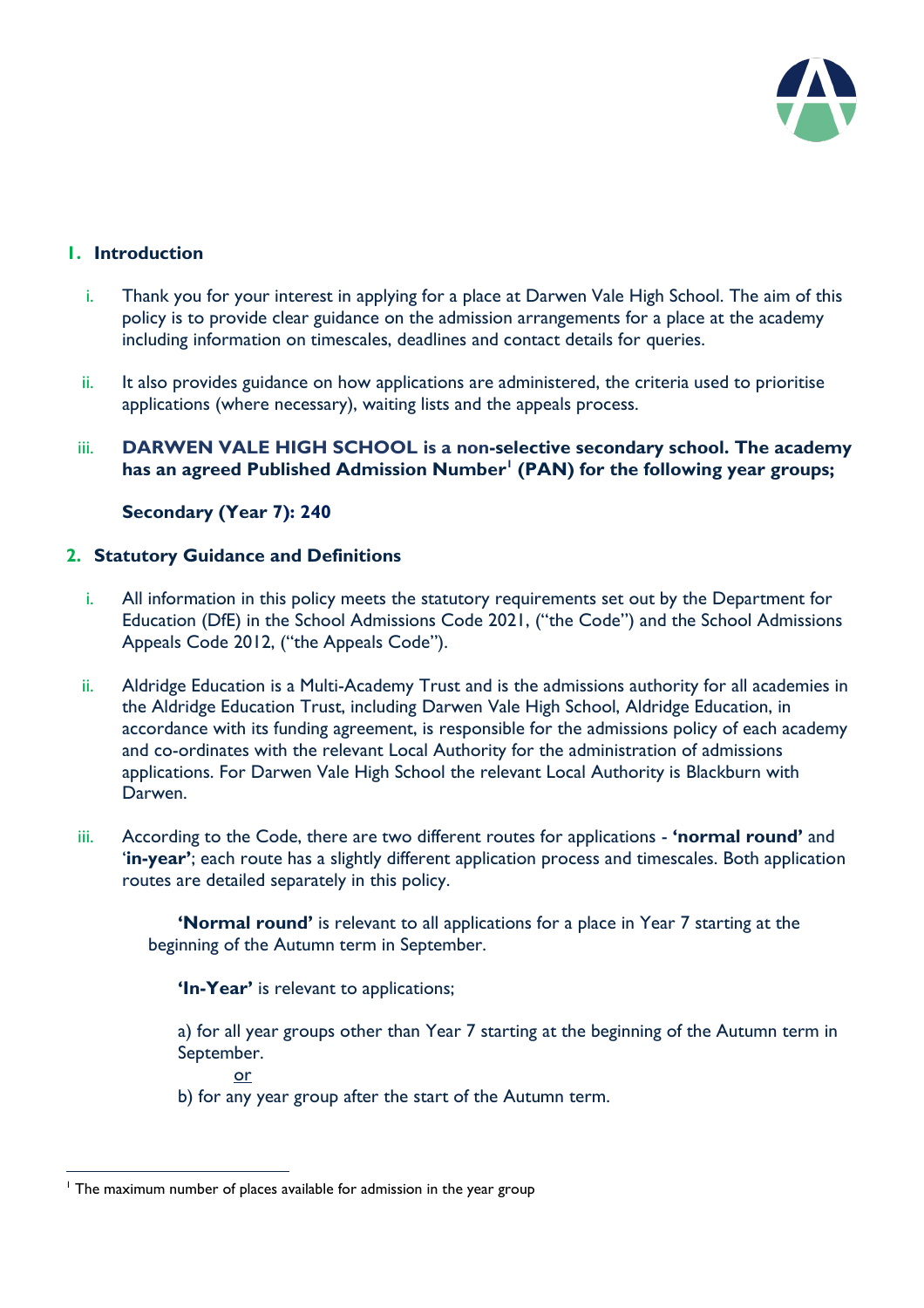

iv. PLEASE NOTE: This policy is not relevant to the process for naming the academy on a child's Education, Health and Care Plan (EHCP) or Statement of Special Educational Needs. There is a **separate process** for selecting or changing the school named on an EHCP or Statement of Educational Needs which is outside of the admissions process. Please contact the child's home Local Authority for further details.

## **3. Application Process**

# **3.1 Normal Round – Secondary (Year 7)**

- i. Applications for a place at the academy are administered through the Blackburn with Darwen LA application process. Parents resident in Blackburn with Darwen can apply online at [https://www.blackburn.gov.uk/schools-and-education/school-admissions/coordinated-school](https://www.blackburn.gov.uk/schools-and-education/school-admissions/coordinated-school-admissions-arrangements/co-ordinated)[admissions-arrangements/co-ordinated](https://www.blackburn.gov.uk/schools-and-education/school-admissions/coordinated-school-admissions-arrangements/co-ordinated) parents' resident in other areas must apply through their home local authority.
- ii. The Local Authority's timetable will be used for all normal round applications each year (exact dates within the months may vary from year to year).
- iii. The academy publishes information about the arrangements for admission, including oversubscription criteria, in February for the following September (e.g. in February 2021 for admissions in September 2022).

## v. **Secondary application timetable**:

The academy has an agreed PAN of 240 in Year 7

**September / October 2021**: The academy provides opportunities for prospective pupils and their parents/carers to visit the academy.

**31st October 2021**: National closing date for Secondary applications. Deadline for the Common Application Form to be completed and submitted to the relevant Local Authority. **November 2021 – February 2022**: The academy and Local Authority coordinate to process all applications. If more applications are received than places available they will be ranked according to the oversubscription criteria published in this policy, see section 4 below. PLEASE NOTE: schools are not able to provide any information regarding specific applications during this process.

**28th February 2022:** Deadline for the academy to publish its appeals timetable on their website.

**March 2022:** Offers made to parents/carers by the Local Authority.

## vi. **Allocation of places**:

a) Where the academy is named on a child's EHCP or Statement of Special Educational Needs, that pupil will be admitted to the academy.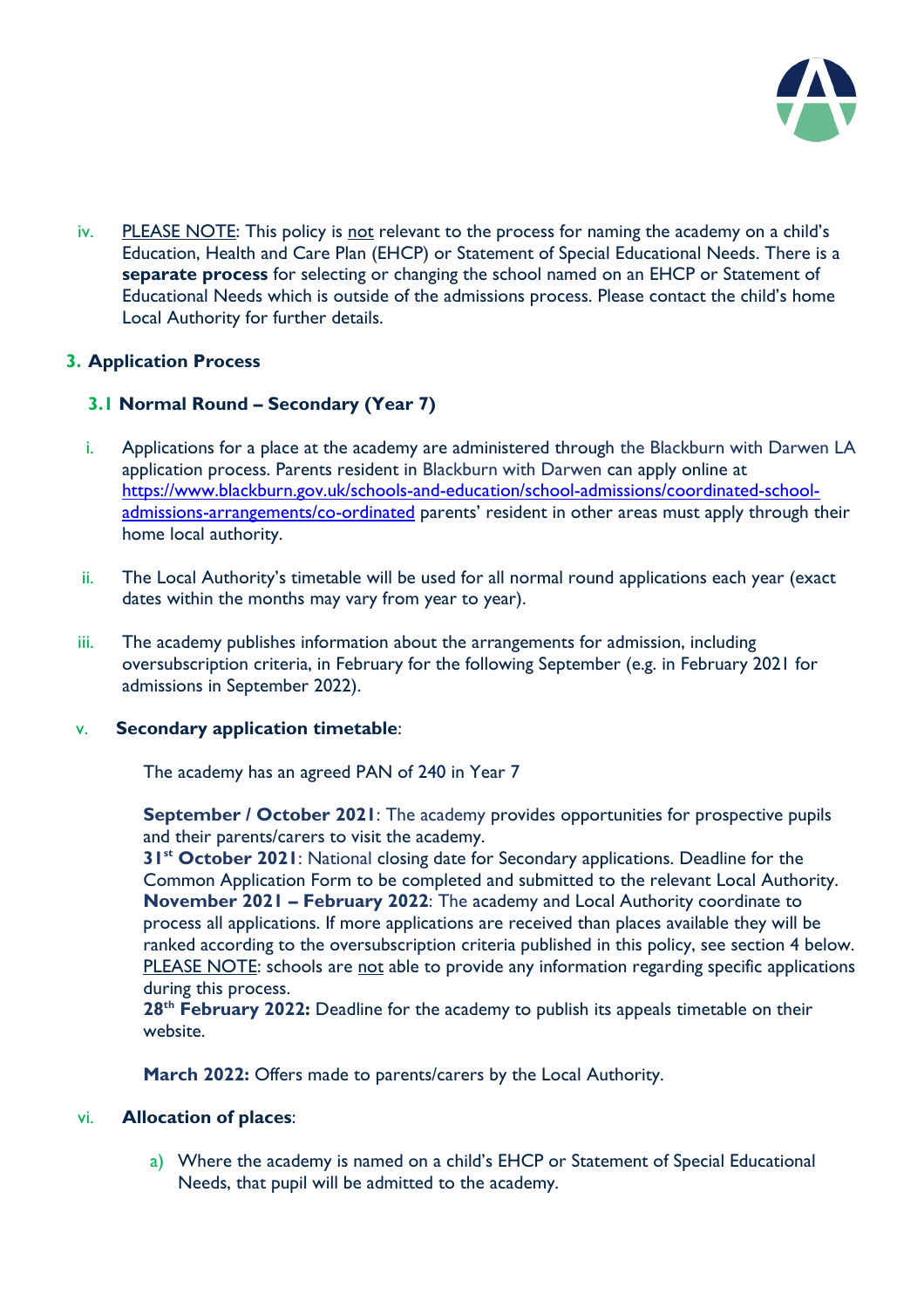

- b) The academy will consider all applications for places. Where fewer applications are received than places available, the academy will offer places to all those who have applied.
- c) If the number of applications for admission is greater than the PAN (places available), all applications will be considered, and places offered according to the oversubscription criteria in the order set out below (see section 4).
- d) Where an application has been unsuccessful due to a place not being available, applications will be put onto a waiting list which will be maintained until the end of the admission year. The waiting list will be ranked solely according to the oversubscription criteria detailed in this policy (not date of application) and updated each time an unsuccessful application is added. See section 6 below for more details on waiting lists.
- e) Where an application has been unsuccessful parents/carers have the right to appeal the decision to an Independent Appeal Panel. See section 7 below for detailed information on the appeals process.

#### **4. Oversubscription Procedure and Criteria (All applications)**

If the number of applications received for any phase or year group is greater than the number of spaces available, places will be allocated according to the oversubscription criteria and order *below*.

A 'looked after child' or a child who was previously looked after but immediately after being looked after became subject to an adoption, child arrangements, or special guardianship order2 including those who appear to the Trust to have been in state care outside of England and ceased to be in state care as a result of being adopted. A looked after child is a child who is (a) in the care of a local authority, or (b) being provided with accommodation by a local authority in the exercise of their social services functions (see the definition in Section 22(1) of the Children Act 1989)

i. Children of staff at the academy who occupy, or have been recruited to, a post where there is a demonstrable skill shortage. Aldridge Education must approve the Principal's assessment process and designation of such posts to confirm the staff members' eligibility under this criterion. Priority will be limited to one place for each form of entry in any year (i.e. 3 places in each 3form year group).

<sup>2</sup> An adoption order is an order under the Adoption Act 1976 (see Section 12 adoption orders) and children who were adopted under the Adoption and Children Act 2002 (see Section 46 adoption orders). A 'child arrangements order' is an order settling the arrangements to be made as to the person with whom the child is to live under Section 8 of the Children Act 1989 as amended by Section 14 of the Children and Families Act 2014. Section 14A of the Children Act 1989 defines a 'special guardianship order' as an order appointing one or more individuals to be a child's special guardian (or special guardians).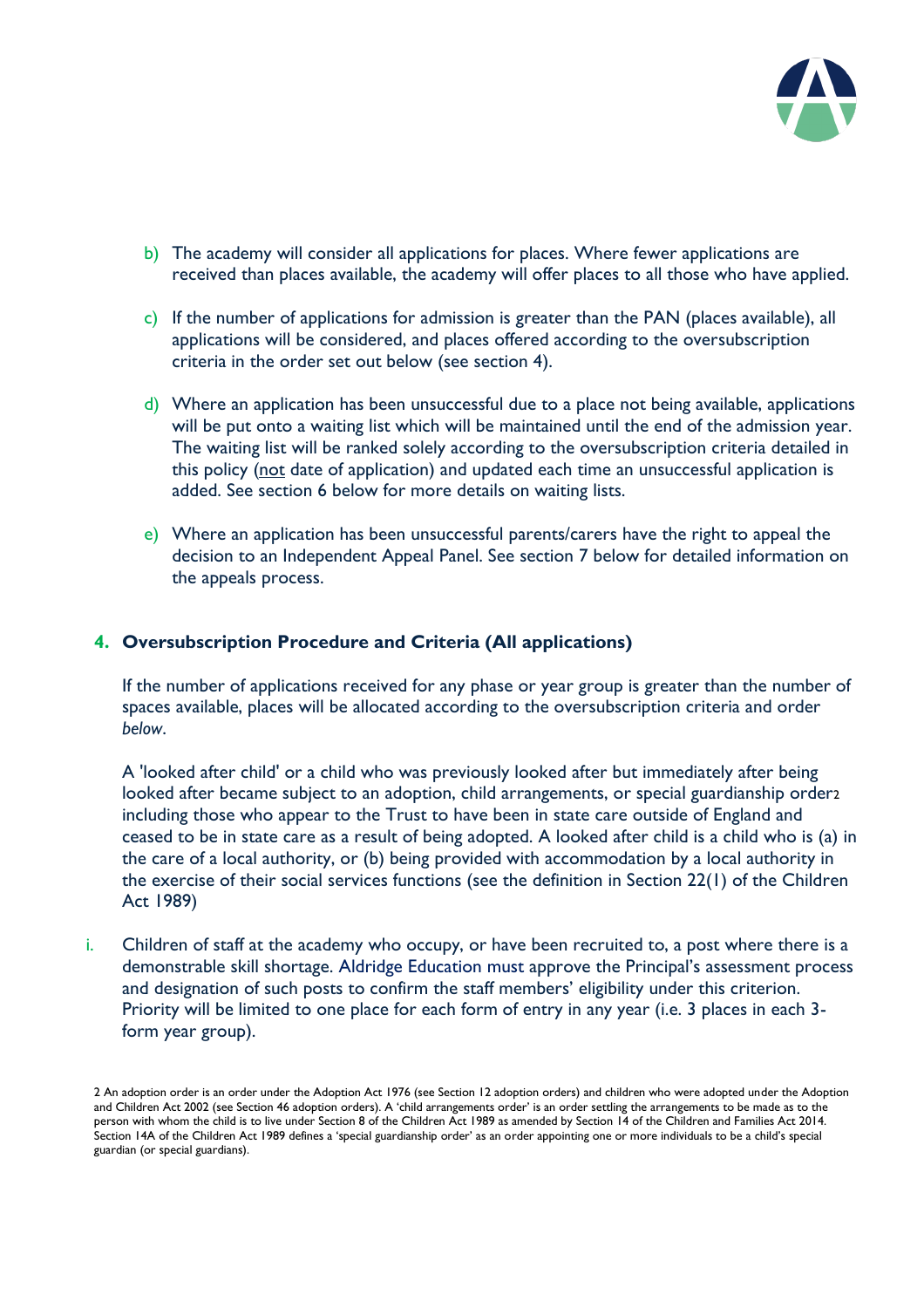

- ii. Children who, at the time of admission, have a sibling who attends the academy. For this purpose, "sibling" means a whole, half or step-sibling or an adopted child resident at the same address.
- iii. Children of staff in the school who have been employed at the academy for two or more years at the time the application is submitted. Aldridge Education must approve the Principal's decision to allocate places to staff under this criterion. Priority will be limited to one place for each form of entry in any year (i.e. 3 places in each 3-form year group).
- iv. Distance measurement Priority will be given to those children who live closest to the school.

The Local Authority measures distance on behalf of Aldridge Education. Blackburn with Darwen LA use Ordinance Survey Data to calculate **straight line distance** between the child's home and the main entrance to the academy. Where a child resides in a block of flats, the distance will be measured to the main entrance of the building in which the flats are located.

PLEASE NOTE: A child's home will be the address at which the child normally resides, and which has been notified to relevant agencies (e.g. the Local Authority) as being the child's normal place of residence. Where a child lives normally during the school week with more than one parent at different addresses, the permanent home address for the purposes of school admissions will be the one where the child spends the majority of school nights Monday–Friday.

- v. Tie breaker: If Aldridge Education is unable to distinguish between applicants using the published oversubscription criteria, including those who live in blocks of flats within the same building, places will be offered via a random draw which will be supervised by someone independent of the academy.
- vi. In the case of multiple births or siblings in the same year group, where there is only one place available in the academy, all will be considered together as one application.

## **5. 'In-Year' Application Process**

i. The 'In-Year' application process is relevant to applications for places in any year group that does not have a PAN (e.g. Years 8 - 11), starting at the beginning of the academic year or for any year group starting at any other point throughout the academic year.

ii. The Local Authority holds information on which schools in their area have spaces for each year group. Contact Blackburn with Darwen LA via the link below for further information. [https://www.blackburn.gov.uk/index.php/schools-and-education/school-admissions/coordinated-school](https://www.blackburn.gov.uk/index.php/schools-and-education/school-admissions/coordinated-school-admissions-arrangements/year-co)[admissions-arrangements/year-co](https://www.blackburn.gov.uk/index.php/schools-and-education/school-admissions/coordinated-school-admissions-arrangements/year-co)

iii. In-year applications to Darwen Vale High School can be submitted at any time and are made through the Local Authority.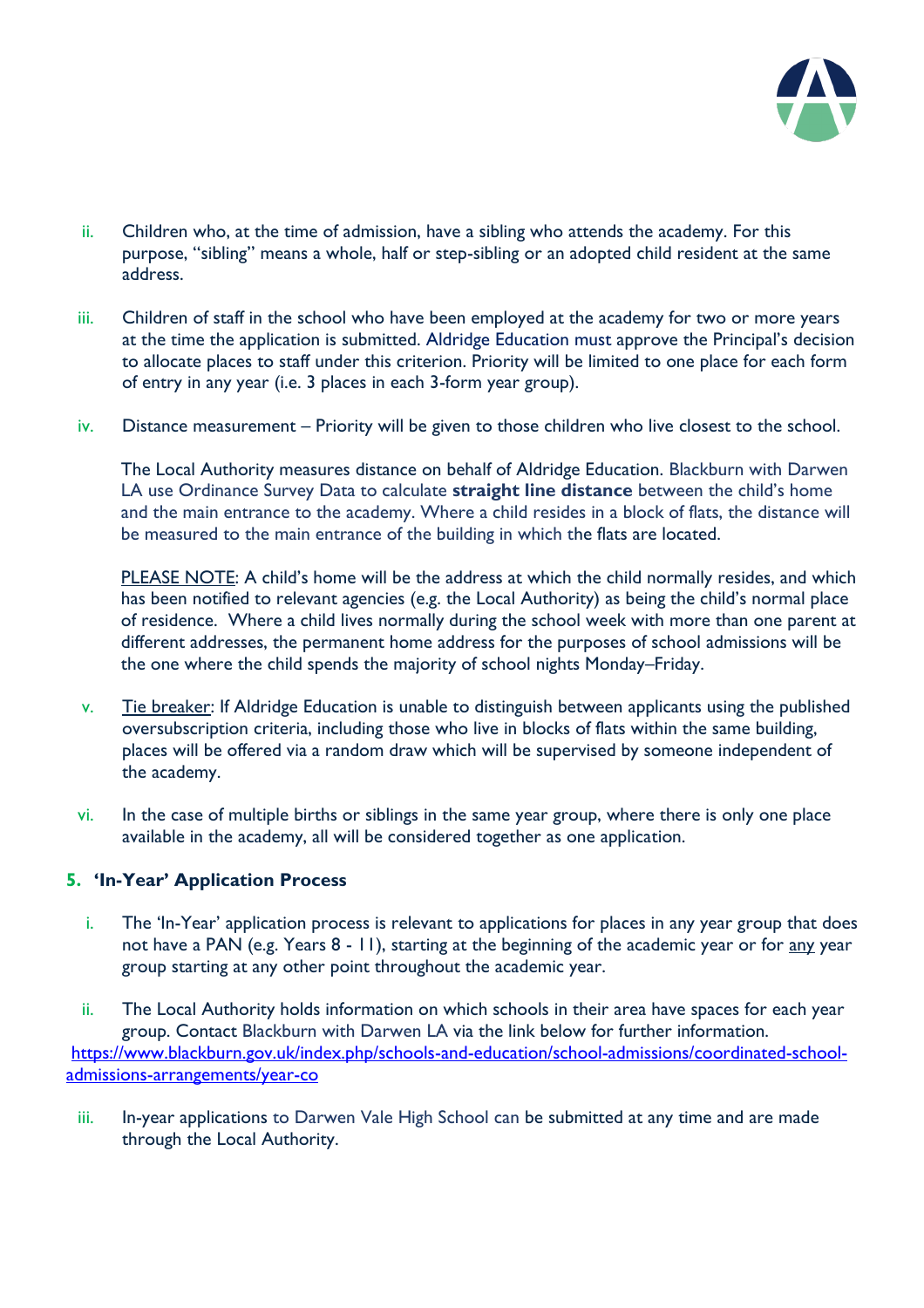

The In-Year application form is available from either the BwD 'Fair Access' or 'Place Planning and Admissions' teams.

- iv. Darwen Vale High School will inform the Local Authority of any In-Year applications received, as well as the outcome, so that they can track vacancies across the area.
- v. If an in-year application is refused the child will be added to the waiting list for that year group. A child's position on the waiting list will be determined solely according to the oversubscription criteria in this policy. See section 4 for the oversubscription criteria and section 6 for more information on waiting lists.
- vi. If an In-Year application has been refused, the parent/carer has the right to appeal the decision to an Independent Appeals Panel. For detailed information about the appeals process see section 7 of this policy.
- vii. **Fair Access Protocol:** Local Authorities are required to have Fair Access Protocols to make sure that unplaced, vulnerable children are offered a place at a suitable school as quickly as possible. The school complies with Blackburn with Darwen LA's Fair Access Protocol. Admissions under Fair Access Protocol are discussed between the academy and Local Authority on a case-by-case basis. This may mean admitting children above the PAN.

## **6. Waiting Lists**

- i. Any child refused a place at the academy will automatically be put on a waiting list (unless a higher preference school has been offered.) A waiting list will be maintained until the end of the academic year after which it will be cleared.
- ii. The waiting list is maintained in the order of the oversubscription criteria only (not application date). This means that names can move down the list if, e.g. someone moves into the area and is higher placed under the oversubscription criteria.
- iii. Parents/carers have the right to request their child is removed from the waiting list at any time. Once removed, the child cannot be reinstated on the waiting list without submitting a new application.
- iv. If a place becomes available it will be allocated to the first child on the waiting list, in accordance with the oversubscription criteria. If that offer is declined the place will be offered to the next child on the waiting list.

## **7. Unsuccessful Applications and the Appeals Process**

i. All applicants who have applied for a Secondary place at the academy and been refused have a right to appeal that decision to an Independent Appeal Panel.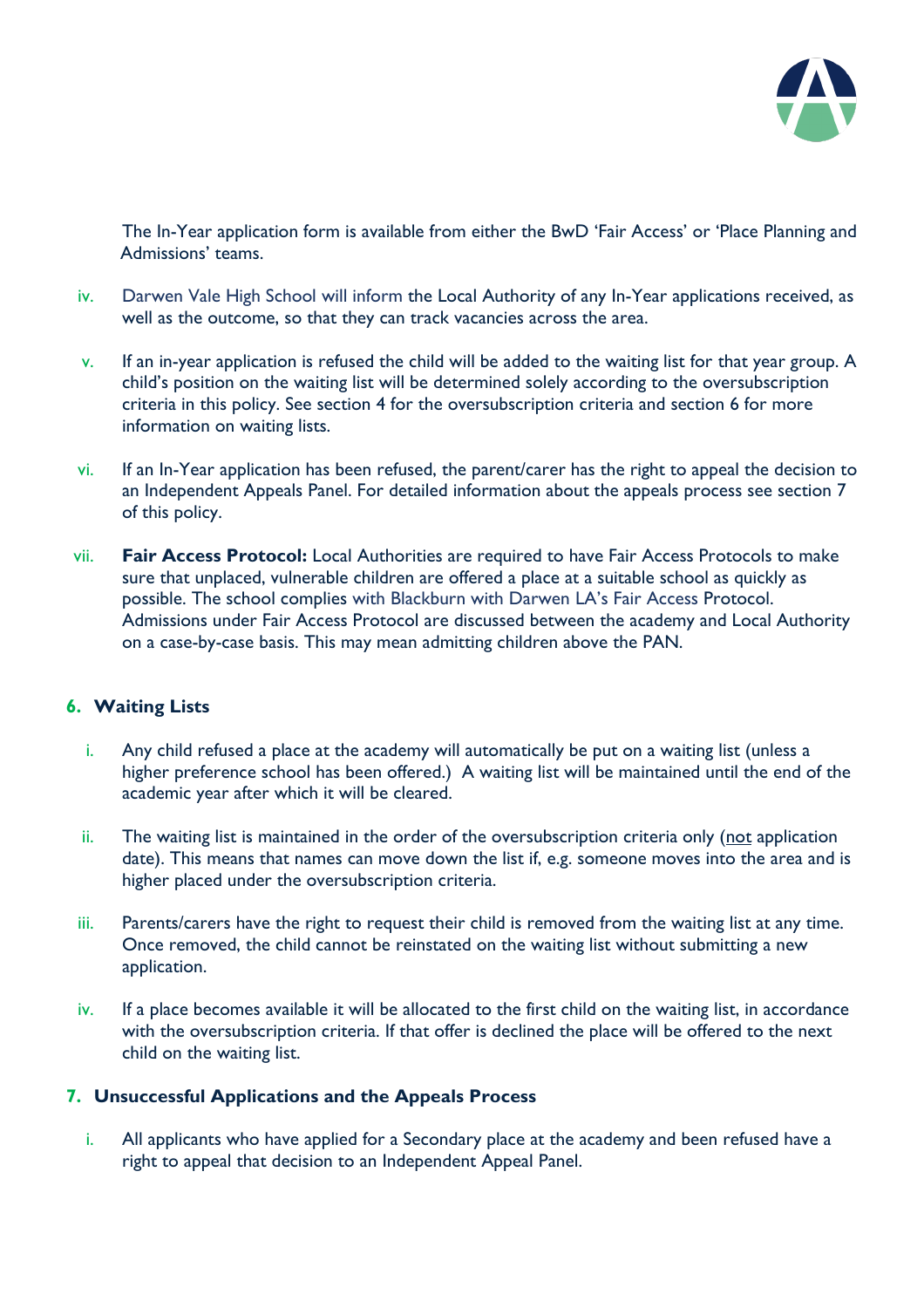

- ii. Applicants will be informed in writing of the academy's decision to refuse their application. This letter will include;
	- a) The reason a place was refused (e.g. no available places)
	- b) Information about the waiting list
	- c) Information about the right to appeal
	- d) The deadline for submitting an appeal
	- e) Contact details for making an appeal
- iii. Full details on the appeals process, timetable and an appeals booklet for parents is available on the academy website, see link below.

#### <http://www.darwenvale.com/admissions>

- iv the deadline for submitting an appeal will be at least **20 school days<sup>3</sup> from the date of notification that an application was unsuccessful**. Appeals received after this date are subject to different timeframes and exact deadlines will be provided in the letter from the school. This deadline applies to 'normal round' and 'in-year' applications.
- $\mathsf v$  Appeals are submitted to Aldridge Education via an online<sup>4</sup> form which is available through the academy website or from the academy. See section 9 for contact details.
- vi the decision of the Independent Appeal Panel is binding on all parties.

## **8. Applications Out-of-Chronological Age Group**

- i. Parents/carers may choose to seek a place for their child outside of their chronological age group for a variety of reasons (e.g. the child is summer born, is considered gifted and talented or has experienced problems such as ill health).
- ii. The decision to admit a child out-of-year group is uncommon and will always be made based on the unique circumstances for each specific case and what is best for that individual child. The decision will be made by the Principal of the academy and will take into account parents'/carers' views, expert advice from relevant social, educational and medical professionals, whether the child has previously been educated out of their normal age group, any evidence that the child may naturally have fallen into a lower age group if it were not for being born prematurely and the long-term impact of the decision on the child.

<sup>3</sup> School days do not include weekends, national holidays or school holidays

<sup>4</sup> Hard copies are available on request from the school. These should be returned to the academy for the attention of the Admissions Officer.